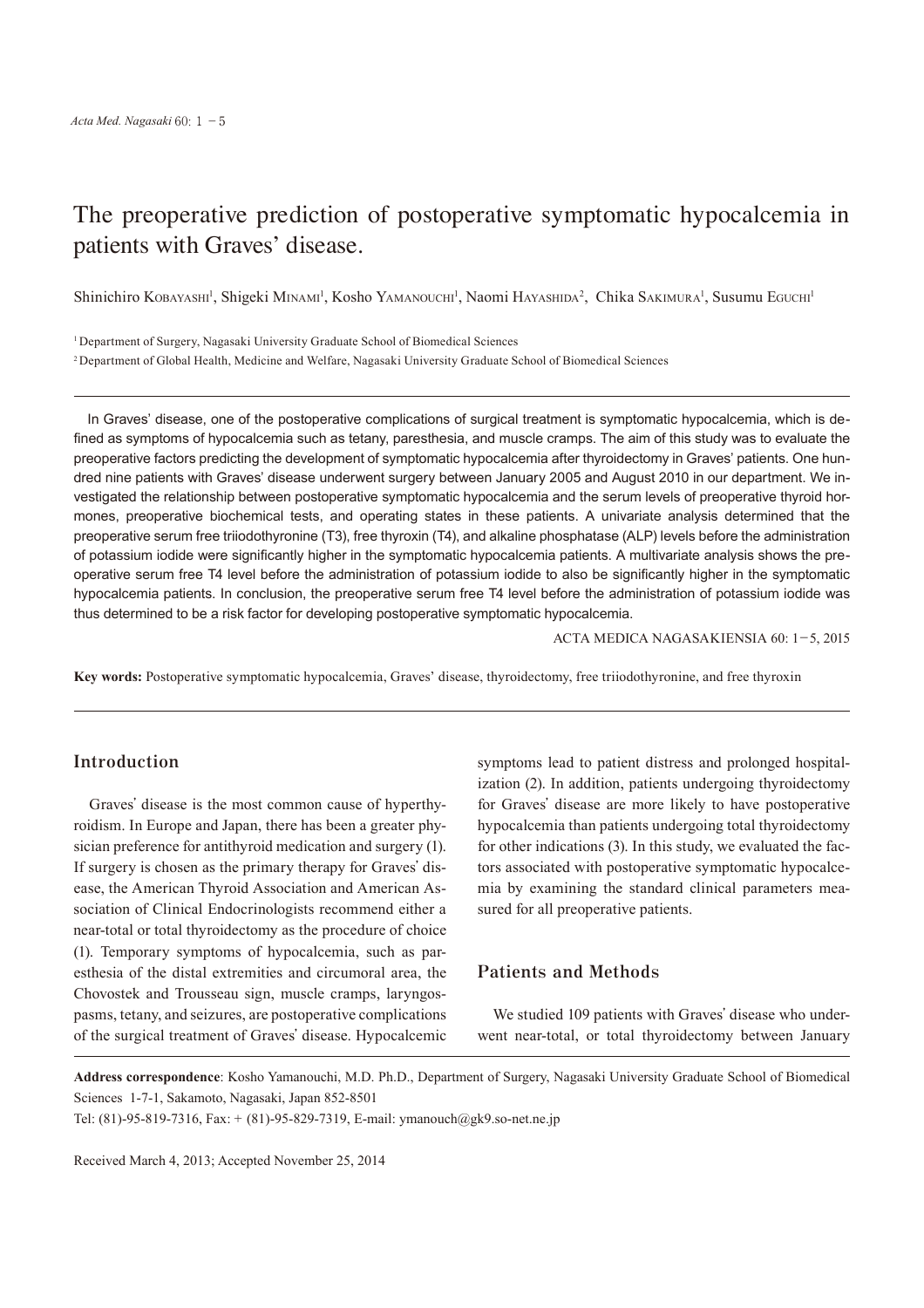2005 and August 2010. Graves' disease was defined by the presence of thyrotoxicosis, a diffuse goiter, and serum TSH receptor antibody or thyroid stimulating antibody. Forty patients were operated on due to side effects associated with the antithyroid medication. Twenty-four patients were operated on due to a poor control of the thyroid function. Fifteen patients were operated on due to a poor compliance of antithyroid medication. Thirty patients were operated on at the patients' requests, due to such factors as early remission, cosmetic deformity, and a desire to conceive a child soon after treatment

Potassium iodide (KI) was given for 1 or 2 weeks prior to surgery to all patients. Steroid treatment was added for patients who still exhibited hyperthyroidism on admission, despite the administration of KI.

Free free thyroxin (T4), free triiodothyronine (T3), thyroid stimulating hormone (TSH), alkaline phosphatase (ALP), albumin, phosphorus, and total calcium were examined before the administration of KI. After a week of the administration of KI, Free T4, free T3, TSH were examined again. ALP and total calcium were examined on the first postoperative day. After the patients were discharged, we followed hypocalcemia every 3 to 4 months until it improved.

Postoperative symptomatic hypocalcemia was defined as follows. The hypocalcemic symptoms such as a tingling or ʻpins and needles' sensation in and around the mouth and lips, and in the extremities, muscular cramps, carpopedal spasms, and tetany developed during a week after the operation. Moreover, treatment of the hypocalcemia, which involved the infusion of calcium gluconate and oral calcium and vitamin D administration, improved the symptoms. There were no patients with permanent hypoparathyroidism, permanent recurrent laryngeal nerve paralysis, or postoperative bleeding. The serum calcium in all patients was greater than 2.25 mmol/l during the preoperative period.

The serum corrected calcium (mmol/l) level was calculated by the following formula:Calcium concentration  $(mmol/l) + 1 - (albumin (g/l)/40)$ 

#### *Statistical analysis*

The 109 patients were separated into two groups; patients with postoperative symptomatic hypocalcemia (with hypocalcemia group) and patients without postoperative symptomatic hypocalcemia (without hypocalcemia group). The data were expressed as the means  $\pm$  standard deviation (SD) or medians. Continuous valuables were evaluated by Student's *t*- test or Wilcoxon's test, as appropriate. Categorical variables were analyzed using the chi-square test or Fisher's exact test. Fisher's exact test was applied if the theoretical frequency was less than five. A multiple logistic regression analysis was used to assess simultaneous effects of factors on postoperative symptomatic hypocalcemia. The odds ratio and the 95% confidence interval were calculated for each covariate predictors included in the model. P value < 0.05 was considered to be statistically significant. These statistical analyses were performed using the SAS-JMP software programs for Windows (SAS Institute Inc. Cory, NC).

### **Results**

Table 1 shows the clinical characteristics of the 109 patients, which included 80 females and 29 males, with Graves' disease. The median age of all patients was 34 years. The serum free T4 and T3 levels before the administration of KI were higher than the serum free T4 and T3 levels during the administration of KI ( $P < 0.001$ ). Forty -four patients had high serum ALP concentrations during the preoperative period before the administration of KI. The median length of the operation was 180 minutes, and the median blood loss was 90 g.

Table 2 shows the differences in the symptomatic and non-symptomatic groups. Twenty-four patients (22%) developed symptomatic hypocalcemia during the postoperative period. There were no significant differences in the sex, age, length of operation, or blood loss between the two groups. The preoperative serum free T3 and free T4 levels before the KI administration were significantly higher in the with hypocalcemia group than the without hypocalcemia group ( $P < 0.001$ , both). The preoperative serum free T3 and free T4 levels on admission were also significantly higher in the with hypocalcemia group ( $P = 0.03$  and  $P <$ 0.01, respectively). The preoperative serum calcium and corrected calcium levels were significantly also higher in the with hypocalcemia group ( $P = 0.05$  and  $P = 0.03$ , respectively), as was the preoperative serum ALP (P=0.01).

When a multiple logistic regression analysis was performed to evaluate the confounding factors, the preoperative serum free T4 levels before the KI administration was found to be significantly associated with postoperative symptomatic hypocalcemia (Table 3).

Seventy-six patients had a high level of thyroid function (serum free  $T_1 > 20.21$  pmol/l) before the KI administration. The sensitivity and specificity of high level of thyroid function before the KI administration was 0.92 and 0.37 for predicting postoperative symptomatic hypocalcemia Hy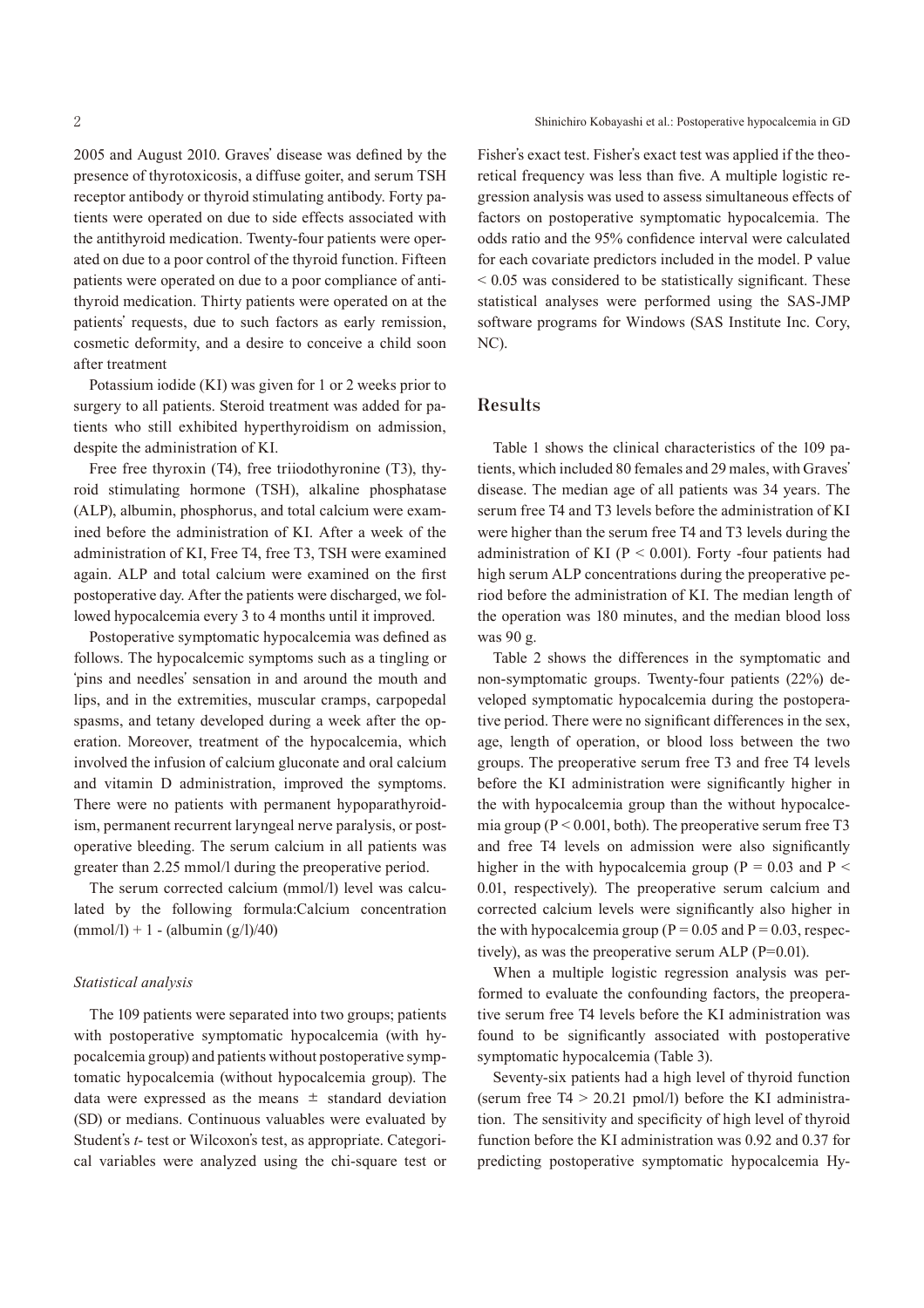perthyroidism provided reassuring information that patients with a normal thyroid function almost developed symptomatic hypocalcemia after surgery for Grave's disease (negative predictive values; NPV= 0.94).

# **Discussion**

Calcium is present in serum in a form bound to albumin (40-45%), ionized (45-50%) or complexed to inorganic anions (5-10%). The ionized calcium is physiologically the most important fraction (4). The symptoms of hypocalcemia generally correlate with the magnitude and speed of the decrease in the serum calcium level (5). Manifestations of

neuromuscular irritability develop, and hypocalcemia can cause paresthesia of the distal extremities and circumoral area, the Chovostek and Trousseau sign, muscle cramps, laryngospasms, tetany, and seizures (5). In acute symptomatic hypocalcemia, these symptoms usually occur at concentrations of 1.88 mmol/l or less and warrant rapid parenteral administration of calcium (5). In this study, we targeted symptomatic hypocalcemia, because hypocalcemia needs to be treated as soon as possible when patients develop symptoms. Furthermore, the postoperative serum calcium levels in all patients decreased despite supplementation with calcium and the patients developing symptomatic hypocalcemia had significantly lower serum calcium levels than the non-symptomatic patients in a postoperative state  $(P < 0.001)$ .

**Table 1.** Basic characteristics of 109 patients with Graves' disease

| Factor                                        | Value               | normal range  |  |
|-----------------------------------------------|---------------------|---------------|--|
| Sex: female/male                              | 80:29               |               |  |
| Age (year)                                    | $34.7 \pm 13.9$     |               |  |
| Preoperative State (before KI administration) |                     |               |  |
| calcium (mmol/l)                              | $2.41 \pm 0.11$     | $2.25 - 2.65$ |  |
| corrected calcium (mmol/l)                    | $2.42 \pm 0.12$     | 2.25-2.65     |  |
| phosphorus (mmol/l)                           | $1.19 \pm 0.22$     | $0.81 - 1.52$ |  |
| albumin $(g/dl)$                              | $42.3 \pm 3.5$      | $40.0 - 50.0$ |  |
| alkaline phosphatase (IU/l)                   | $357.8 \pm 186.4$   | 115-359       |  |
| free T3 (pmol/l)                              | $16.7 \pm 12.1$     | $3.0 - 6.5$   |  |
| free T4 (pmol/l)                              | $39.5 \pm 27.7$     | $10.0 - 23.0$ |  |
| TSH (mIU/l)                                   | $0.0013 \pm 0.0078$ | 0.450-5.080   |  |
| Preoperative State (during KI administration) |                     |               |  |
| free $T3$ (pmol/l)                            | $2.63 \pm 1.59$     | $3.0 - 6.5$   |  |
| free $T4$ (pmol/l)                            | $22.1 \pm 13.3$     | $10.0 - 23.0$ |  |
| TSH (mIU/l)                                   | $0.0013 \pm 0.0045$ | 0.450-5.080   |  |
| Operating state                               |                     |               |  |
| Operation time (minutes)                      | $187.2 \pm 53.1$    |               |  |
| Blood loss in operation $(g)$                 | $155.1 \pm 202.0$   |               |  |
| valume of resection $(g)$                     | $65.08 \pm 74.1$    |               |  |
| valume of the rest $(g)$                      | $3.38 \pm 1.71$     |               |  |
| Postoperative State (post operative day 1)    |                     |               |  |
| calcium (mmol/l)                              | $2.14 \pm 0.17$     | 2.25-2.65     |  |
| decreased level of calcium (mmol/l)           | $0.28 \pm 0.2$      |               |  |

Values were given as mean ± standard devision for normal distribution or median (interquartile range) for skew distribution, except for sex. The serum corrected calcium (mmol/l) level was calculated by the following formula: Calcium concentration (mmol/l) + 1 - (albumin (g/l)/40). KI: potassium Iodide, free T3: free triiodothyronine, free T4: free thyroxin, TSH: thyroid stimulating hormone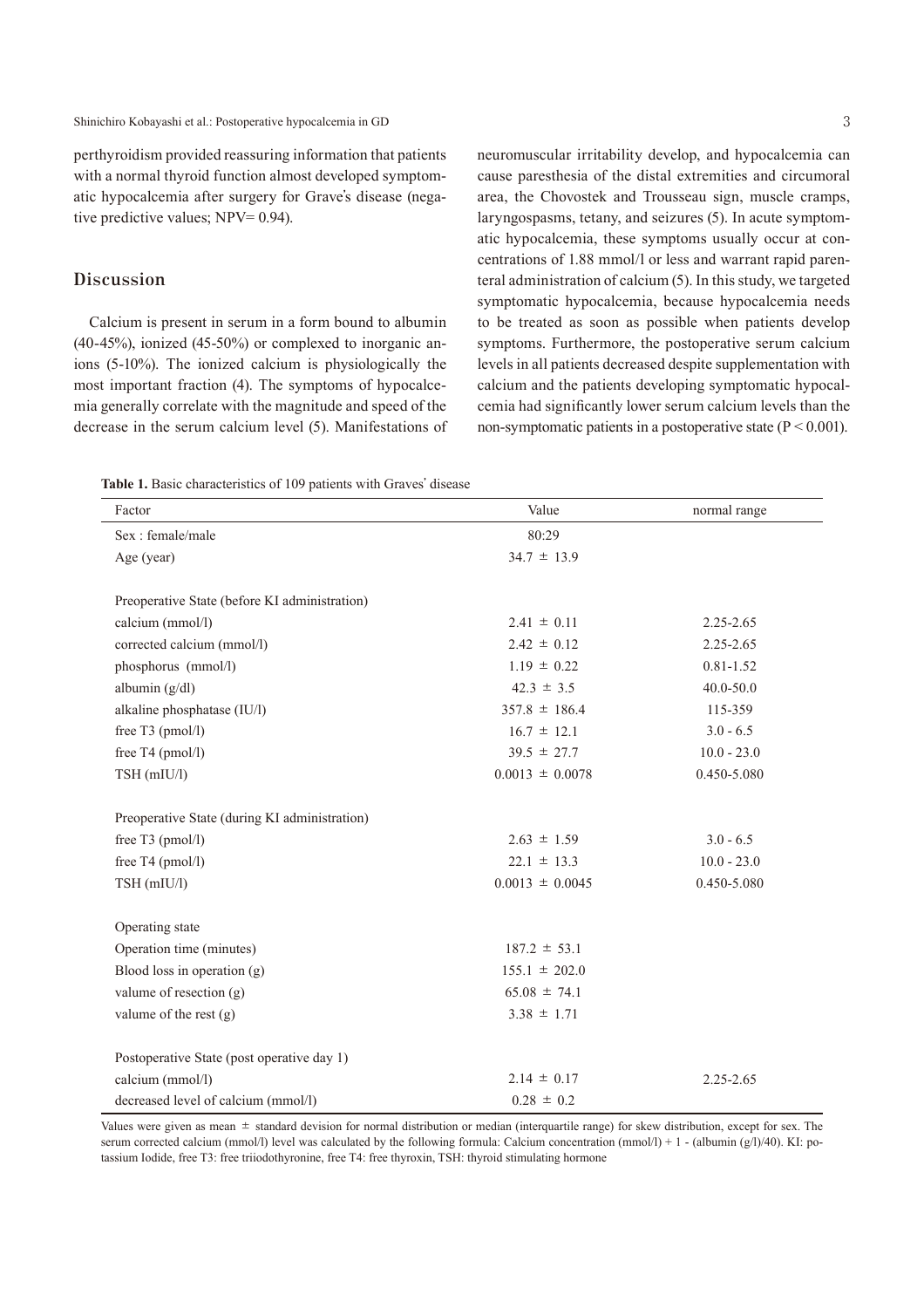4 Shinichiro Kobayashi et al.: Postoperative hypocalcemia in GD

| Table 2. Comparison between patients with and without postoperative hypocalcemia |  |  |  |  |  |  |
|----------------------------------------------------------------------------------|--|--|--|--|--|--|
|                                                                                  |  |  |  |  |  |  |

| Factor                                        | With hypocalcemia group<br>$(n=24)$ | Without hypocalcemia group<br>$(n=85)$ | P-value |  |
|-----------------------------------------------|-------------------------------------|----------------------------------------|---------|--|
| Sex female : male                             | 17:7                                | 63:22                                  | 0.75    |  |
| Age (year)                                    | $33.3 \pm 10.3$                     | $35.1 \pm 14.8$                        | 0.84    |  |
| Preoperative State (before KI administration) |                                     |                                        |         |  |
| calcium (mmol/l)                              | $2.44 \pm 0.13$                     | $2.40 \pm 0.10$                        | 0.21    |  |
| corrected calcium (mmol/l)                    | $2.45 \pm 0.12$                     | $2.41 \pm 0.11$                        | 0.03    |  |
| phosphorus (mmol/l)                           | $1.25 \pm 0.25$                     | $1.17 \pm 0.21$                        | 0.14    |  |
| albumin $(g/dl)$                              | $41.4 \pm 3.3$                      | $42.6 \pm 3.5$                         | 0.13    |  |
| alkaline phosphatase (IU/l)                   | $448.4 \pm 228.6$                   | $332.2 \pm 165.4$                      | 0.01    |  |
| free T3 (pmol/l)                              | $25.3 \pm 12.9$                     | $14.3 \pm 10.8$                        | < 0.001 |  |
| free T4 (pmol/l)                              | $61.5 \pm 28.6$                     | $33.3 \pm 24.1$                        | < 0.001 |  |
| TSH (mIU/l)                                   | $0.012 \pm 0.016$                   | $1.70 \pm 8.78$                        | 0.78    |  |
| Preoperative State (during KI administration) |                                     |                                        |         |  |
| free $T3$ (pmol/l)                            | $11.5 \pm 7.74$                     | $8.09 \pm 5.03$                        | 0.03    |  |
| free $T4$ (pmol/l)                            | $31.0 \pm 16.8$                     | $19.5 \pm 11.1$                        | < 0.01  |  |
| TSH (mIU/l)                                   | $0.011 \pm 0.009$                   | $1.67 \pm 4.98$                        | 0.52    |  |
| Operating state                               |                                     |                                        |         |  |
| Operation time (minutes)                      | $179.5 \pm 44.0$                    | $189.3 \pm 55.5$                       | 0.80    |  |
| Blood loss in operation (g)                   | $105.0 \pm 93.5$                    | $169.2 \pm 221.8$                      | 0.20    |  |
| valume of resection $(g)$                     | $49.5 \pm 35.2$                     | $69.5 \pm 81.4$                        | 0.85    |  |
| valume of the rest $(g)$                      | $2.89 \pm 1.84$                     | $3.52 \pm 1.67$                        | 0.13    |  |
| Postoperative State (post operative day 1)    |                                     |                                        |         |  |
| calcium (mmol/l)                              | $2.03 \pm 0.06$                     | $2.17 \pm 0.15$                        | < 0.001 |  |
| decreased level of calcium (mmol/l)           | $0.41 \pm 0.20$                     | $0.23 \pm 0.17$                        | < 0.001 |  |

Values were given as mean  $\pm$  standard devision for normal distribution or median (interquartile range) for skew distribution, except for sex. The serum corrected calcium (mmol/l) level was calculated by the following formula: Calcium concentration (mmol/l) + 1 - (albumin (g/l)/40). KI: potassium iodide, free T3: free triiodothyronine, free T4: free thyroxin, TSH: thyroid stimulating hormone

| Table 3. Odds ratio (OR) and 95% confidence interval (CI) for postoperative symptomatic hypocalcemia ,as assessed using |  |  |  |  |  |
|-------------------------------------------------------------------------------------------------------------------------|--|--|--|--|--|
| multiple logistic regression analysis                                                                                   |  |  |  |  |  |

| Factor            | Unit                      | <b>OR</b> | 95% CI         | p Value |
|-------------------|---------------------------|-----------|----------------|---------|
| age               | every 10 years            | 1.12      | $0.74$ to 1.63 | 0.6     |
| Sex (male/female) |                           | 0.97      |                | 0.96    |
| Free T4           | every $10 \text{ pmol/L}$ | 1.43      | 1.18 to 1.76   | < 0.001 |
| <b>ALP</b>        | every $100$ IU/L          | 1.22      | $0.94$ to 1.62 | 0.14    |

Free T4: free thyroxin, ALP: alkaline phosphatase

Free T4 and ALP were mesured before the administration of Potassium iodide.